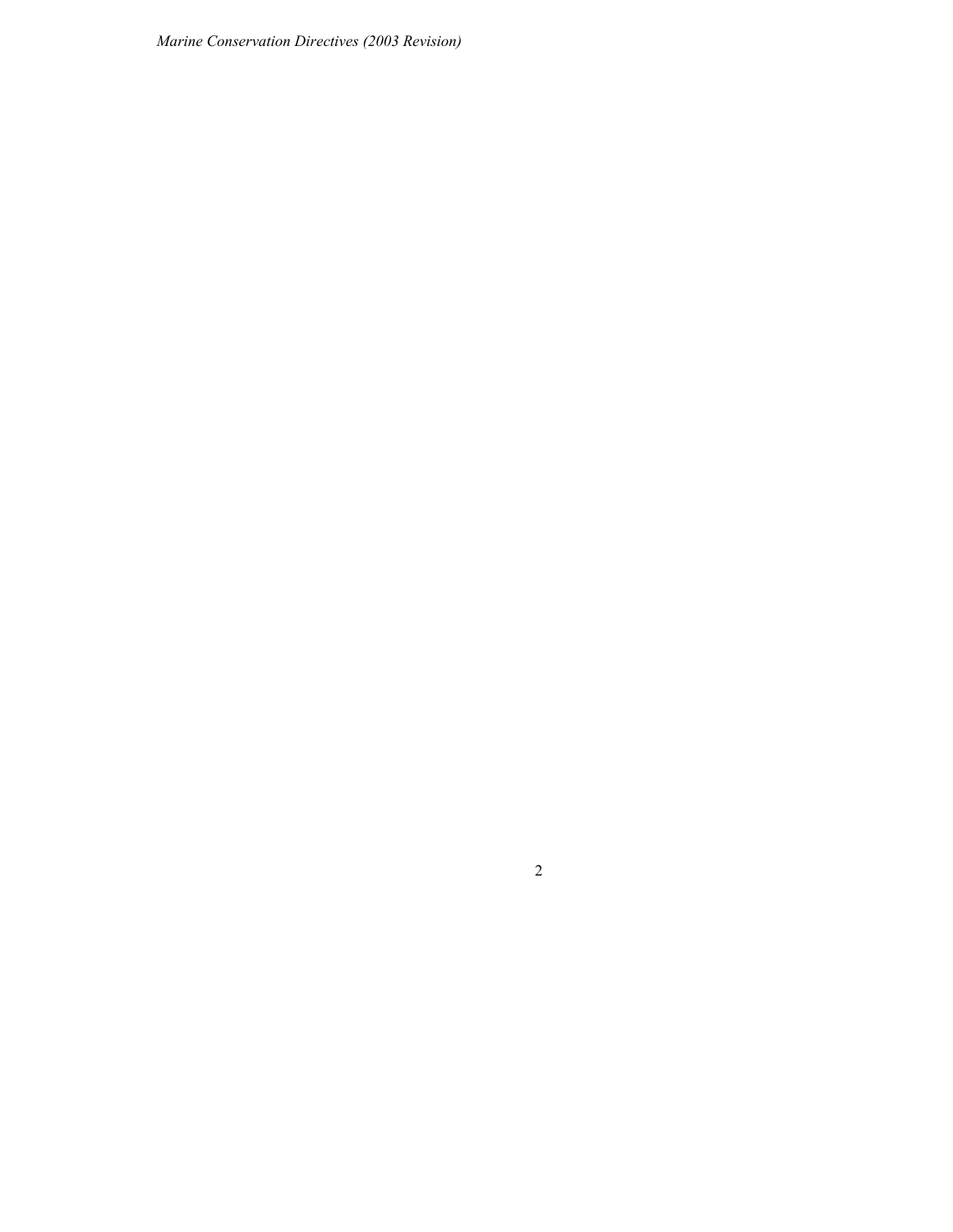### **MARINE CONSERVATION DIRECTIVES**

# **(2003 Revision)**

# **ARRANGEMENT OF DIRECTIVES**

## **PART I-Introductory**

#### 1. Citation

# **PART II-Licensing of Spear Guns**

- 2. Definitions in this Part
- 3. Limitations upon issue
- 4. Owner's licence
- 5. User's licence: conditions
- 6. General conditions
- 7. Revocation

# **PART III-Licensing of Seine Nets**

- 8. Definitions in this Part
- 9. Eligibility
- 10. Conditions
- 11. Revocation

### **PART IV-Commercial Vessels in the Bloody Bay-Jackson Point Marine Park, Little Cayman**

- 12 Definitions in this Part
- 13. Restriction on entry
- 14. Licence for existing operators
- 15. Licence for others
- 16. Licence conditions
- 17. Penalty

### **PART V-Licensing of fish pots**

- 18. Licence for use of fish pots
- 19. Licence conditions
- 20. Revocation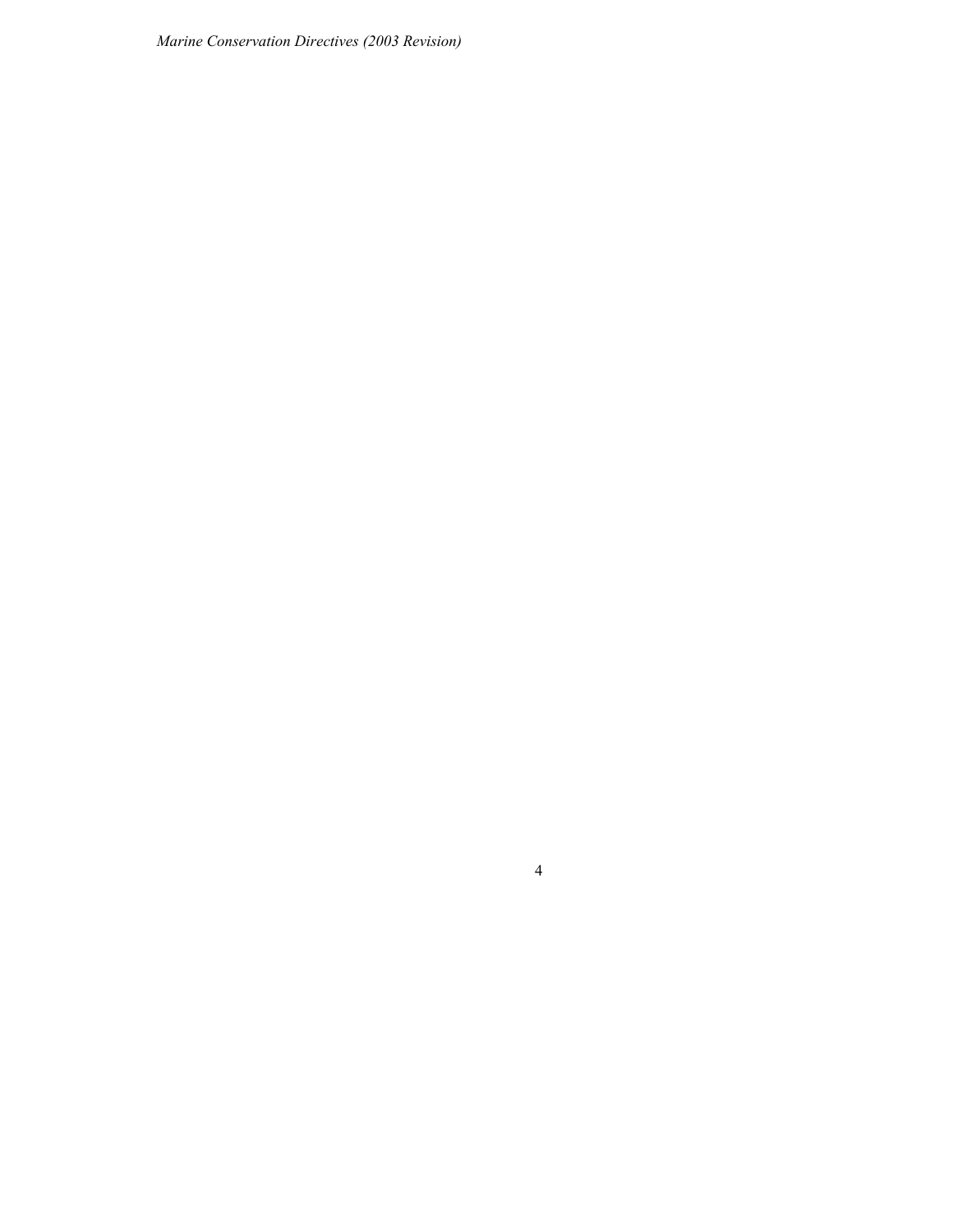# **MARINE CONSERVATION DIRECTIVES**

### **(2003 Revision)**

*Note: In exercise of the powers and functions conferred on the Marine Conservation Board by sections 3 and 4 of the Marine Conservation Law (2003 Revision) and by regulation 5(4) of the Marine Conservation (Marine Parks) Regulations (1996 Revision), the following directives putting into effect the decisions of the Board have been issued for the guidance of the Public.* 

## **PART I-Introductory**

1. These directives may be cited as the Marine Conservation Directives (2003 Citation Revision).

#### **PART II-Licensing of Spear Guns**

2. In this Part- Definitions in this Part

"species" means a group, having certain common and permanent characteristics which clearly distinguish it from other groups, the members of which are able to interbreed; and

"owner's licence" has the meaning assigned by directive 4(2).

- 3. (1) The Board shall not issue any licence to any person who Limitations upon issue
	- (a) at the time of making application for a licence is less than eighteen years of age; or
	- (b) does not possess Caymanian status.

(2) In considering applications for licences from persons other than those disqualified under paragraph (1), the Board shall have regard to all the circumstances of the case, and in particular to whether the applicant has been convicted of any offence against the Law or any regulations thereunder, or of any offence involving violence or the threat of violence.

4. (1) The Board shall issue licences called owner's licences. Owner's licence

(2) An owner's licence will license the holder to possess the one of spear gun stated therein and to take marine life with it.

- 5. (1) The Board, when granting an owner's licence, shall- User's licence:
	- (a) fix the maximum number of spear guns that may be possessed under the licence, to a maximum of one;

5

conditions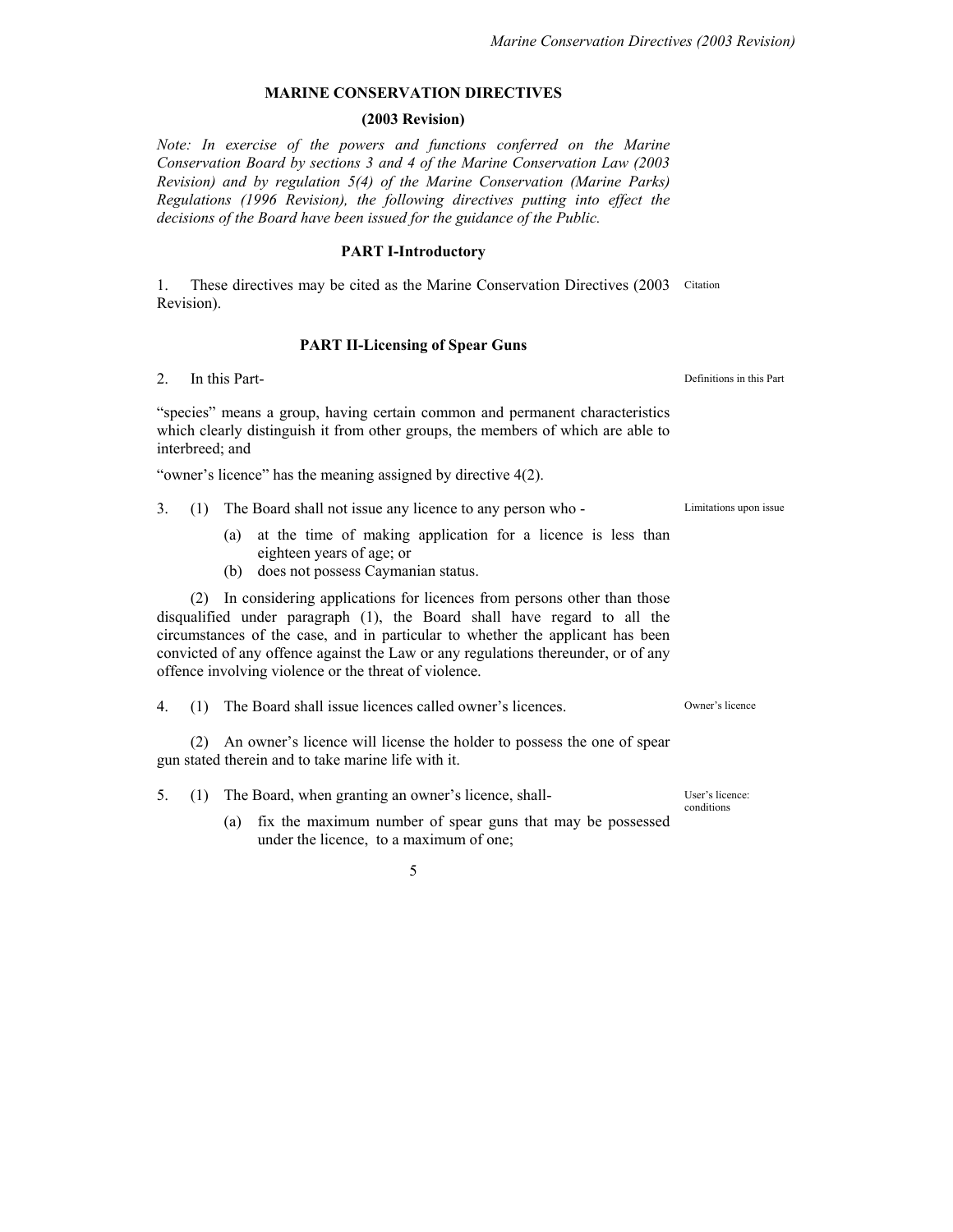- (b) limit the number of fish that may be taken in any one period of twenty-four hours beginning at midnight to a maximum of three fish;
- (c) prohibit the use of any spear gun in any replenishment, marine park, environmental zone, lagoon, sound or any body of water which does not exceed twenty feet in depth;
- (d) prohibit the use of any spear gun within two hundred yards of any dive or snorkel boat flying a dive flag indicating that there are divers in the water;
- (e) prohibit the use of any spear gun within one mile of any designated grouper spawning area during the months of November to March inclusive;
- (f) affix an identification tag to the licensee's spear gun; and
- (g) require photographic identification of the licence holder and the spear gun.

(2) Possession of a spear gun by an owner's licence holder in excess of the number permitted under paragraph 1(a) will not be possession licensed by the Board, and will constitute an offence under the Law.

General conditions 6. Every licence issued by the Board is subject to the following conditions -

- (a) it will be for a period of one year, after which the licence holder must reapply to the Board;
- (b) it will not be transferable;
- (c) it will prohibit the licence holder from importing or causing to be imported into the Islands any spear gun or any component part for any spear gun;
- (d) it may be revoked by the Board acting in its absolute discretion;
- (e) it will prohibit the licence holder from selling, giving or lending the gun to any other person;
- (f) it will require the licence holder to keep the licence in the licence holder's presence when spear fishing; and
- (g) it will prohibit the licence holder from removing or tampering with the identification tag affixed to the spear gun.

7. (1) The Board may revoke a licence issued under this Part if it appears to the Board that-

- (a) any material particular on the application for the licence was false;
- (b) the licence holder is convicted of any offence under the Law or any regulations thereunder;
- (c) the licence holder is convicted of any offence involving violence or the threat of violence; or

6

Revocation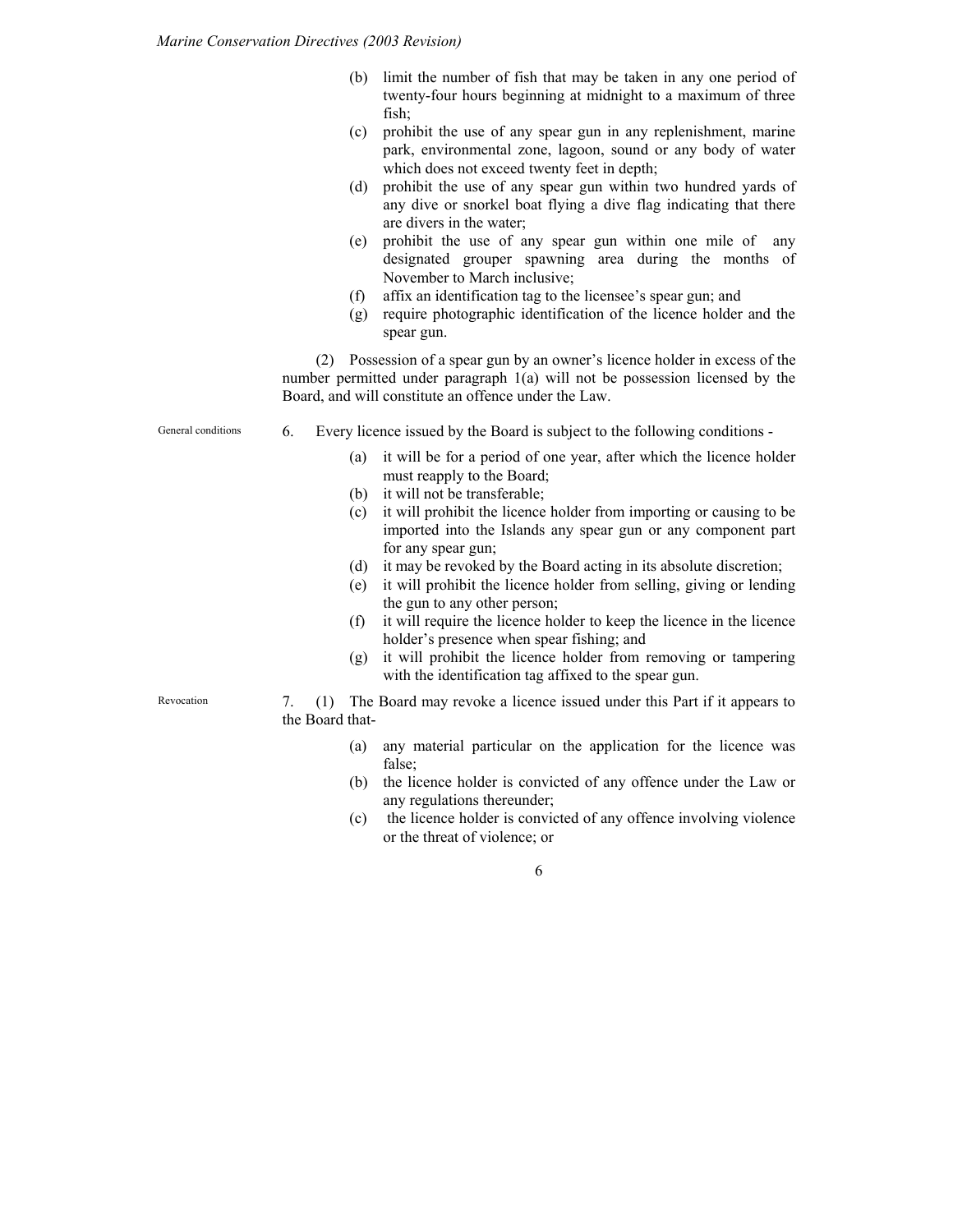(d) the licence holder contravenes any condition or restriction of the licence, whether or not the licence holder is prosecuted or convicted of any offence in relation to such contravention.

(2) Any revocation of a licence will be notified to the licence holder and to the police by notice in writing and such notice will be expressed to terminate the licence fourteen days after service of the notice on the licence holder, and thereafter he will no longer be licensed by the Board.

### **PART III-Licensing of Seine Nets**

8. In this Part-

"seine net" means a net which is buoyed at the top and weighted at the bottom, and which is manipulated to surround schools of fish.

9. Only persons with Caymanian status are eligible for a seine licence. Eligibility

10. (1) The use of seine nets in any area which is designated as a Marine Park Conditions Zone, Replenishment Zone or Environmental Zone is not permitted.

(2) The use of seine nets in any part of Little Cayman is not permitted.

(3) The use of seine nets in any designated grouper spawning area is not permitted.

(4) Seine nets may be used only to take jacks and goggle eyes (*carangidae family*). The use of seine nets to take any other type of fish is not permitted.

(5) Holders of seine net licences shall allow Government officers to collect catch data at all reasonable times.

11. (1) The Board may revoke a licence issued under this Part at any time if it Revocation appears to the Board, in its sole discretion, that-

- (a) any material particular on the application form was false;
- (b) the licensee is convicted of any offence under the Law; or
- (c) the licensee contravenes any condition or restriction of the licence, whether or not the licensee is prosecuted or convicted of any offence related to such contravention.

(2) Any revocation of a license will be notified to the licence holder and to the police in writing, and such notice will be expressed to terminate the licence fourteen days after the service of the notice on the licence holder, and thereafter he will no longer be licensed by the Board.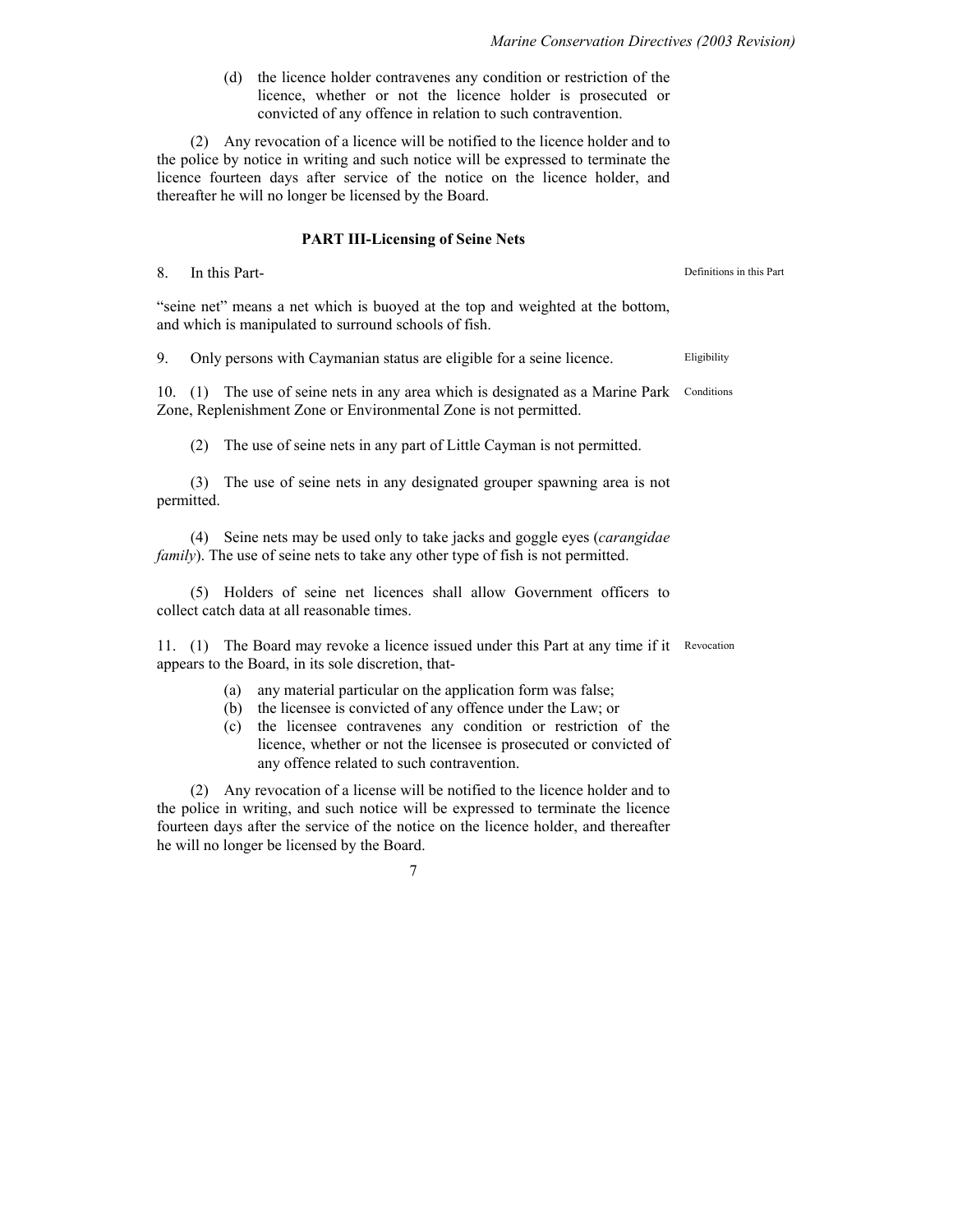# **PART IV-Commercial Vessels in the Bloody Bay-Jackson Point Marine Park, Little Cayman**

| Definitions in this Part          | 12. In this Part-                                                                                                                                                                                                                                                                                   |
|-----------------------------------|-----------------------------------------------------------------------------------------------------------------------------------------------------------------------------------------------------------------------------------------------------------------------------------------------------|
|                                   | "commercial vessel" means a vessel which is for hire for the carriage of<br>passengers or which is carrying passengers as part of a charter or other<br>commercial venture;                                                                                                                         |
|                                   | "Law" means the Law and regulations made thereunder;                                                                                                                                                                                                                                                |
|                                   | "licence" means a licence granted by the Board under directive 14 or 15;                                                                                                                                                                                                                            |
|                                   | "live-aboard vessel" means a commercial vessel equipped with berths and<br>cooking and sanitary facilities and used for the overnight accommodation of<br>passengers;                                                                                                                               |
| 1996 Revision                     | "Park" means the Bloody Bay-Jackson Point Marine Park, Little Cayman,<br>designated as such in the Second Schedule to the Marine Conservation (Marine<br>Parks) Regulations (1996 Revision); and                                                                                                    |
| 2003 Revision                     | "watersports operator" means a person holding a current trade and business<br>licence issued under section 12 of the Trade and Business Licensing Law (2003)<br>Revision) for the trade or business of watersports or water-related recreational<br>activities however so described in the licence. |
| Restriction on entry              | 13. No commercial vessel will be allowed in the Park without a licence from the<br>Board.                                                                                                                                                                                                           |
| Licence for existing<br>operators | 14. Licences will be granted to all watersports operators who have entered the<br>Park with commercial vessels operators at any time in the six months immediately<br>preceding the 1st December, 1994 provided an application was made to the Board<br>on or before 1st May, 1995.                 |
| Licence for others                | 15. Licences will be granted on application to other persons who-                                                                                                                                                                                                                                   |
|                                   | are watersports operators; and<br>(a)<br>do not employ any person on commercial vessels who has been<br>(b)<br>convicted within a period of two years immediately preceding the<br>date of the application for a licence of any offence under the<br>Law.                                           |
| Licence conditions                | 16. Licences will be granted subject to the following conditions -                                                                                                                                                                                                                                  |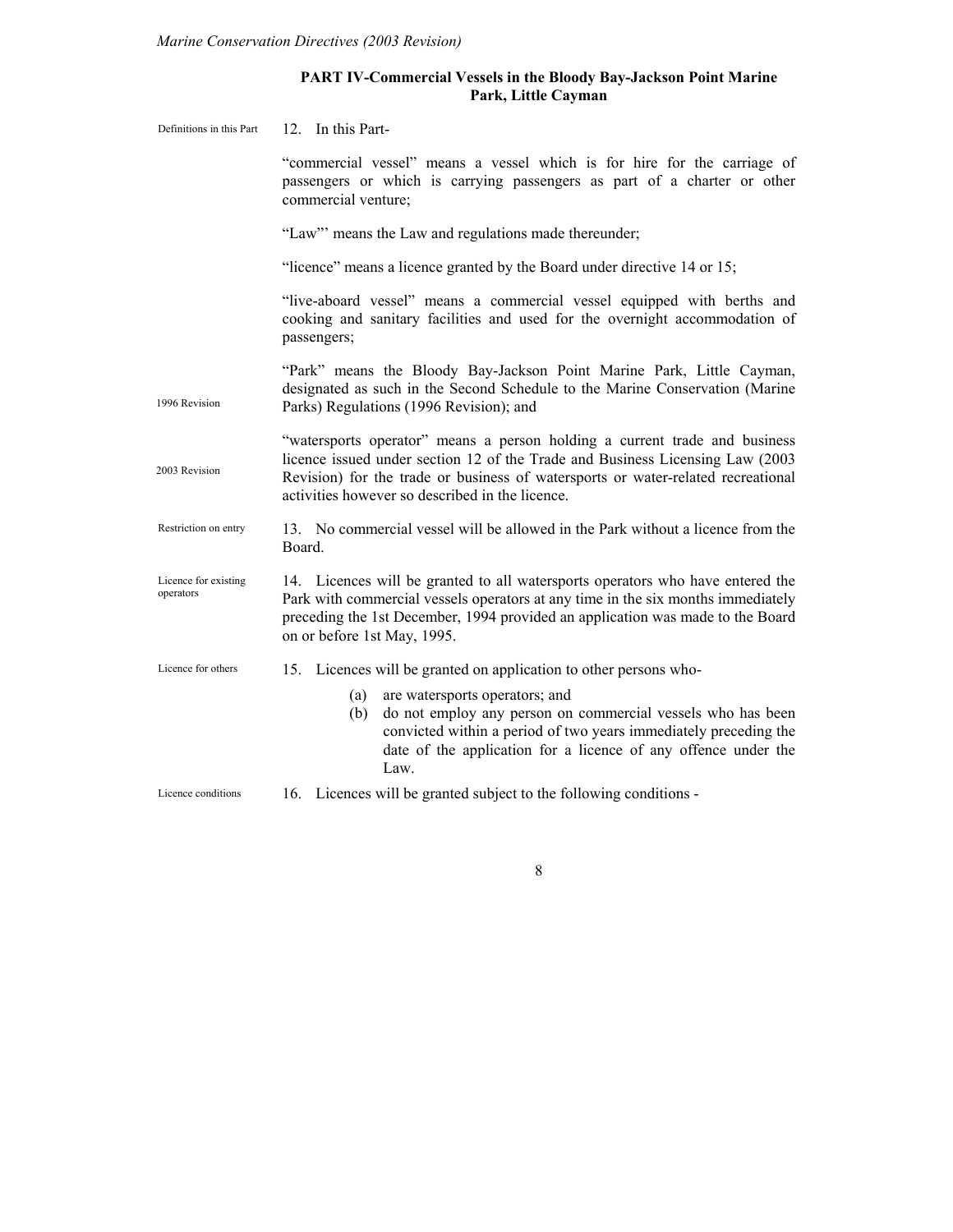- (a) no commercial vessel exceeding one hundred and ten feet in overall length shall enter the Park or be used to discharge divers or snorkellers in the Park; and
- (b) a licensee shall not permit-
	- (i) a total of more than four commercial vessels from its operation to discharge divers or snorkellers in the Park during any one day; or
	- (ii) a total of more than fourteen commercial vessels from its operation to discharge divers or snorkellers in the Park in any week, and for the purpose of this condition a week is deemed to start on a Sunday.

(3) A licensee shall not permit any of its commercial vessels to enter the Park unless there are fewer than nineteen commercial vessels in the Park at the time. Licensees must liaise between themselves to agree a schedule and ensure that this limit is not exceeded.

(4) The maximum number of divers and snorkellers on any one vessel shall be twenty.

(5) No commercial vessel shall anchor in the Park.

(6) Commercial vessels other than live-aboard vessels shall not use any of the moorings in the Park for a continuous period exceeding two hours and shall not return to the same mooring within one hour of leaving. Live-aboard vessels shall not use any of the moorings in the Park for a continuous period exceeding four hours, between 8 a.m. and 5 p.m. on any one day and shall not return to the same mooring within two hours of leaving.

(7) There shall be a divemaster on board every commercial vessel who shall ensure that every diver and snorkeller is aware of the provisions of the Law before he or she enters the waters of the Park.

(8) A licensee shall not, without the prior consent of the Board, engage any new employee on any commercial vessel used for carrying passengers to the Park who has been convicted, on or after the 1st January, 1993, of any offence under the Law. This prohibition does not extend to the employment of such a person in an emergency provided he or she is employed for the duration of the emergency only and the circumstances are reported to the Board within the following two working days.

(9) Every licensee shall keep a weekly log of all trips to the Park specifying the date, the vessel, the number of divers and snorkellers and the times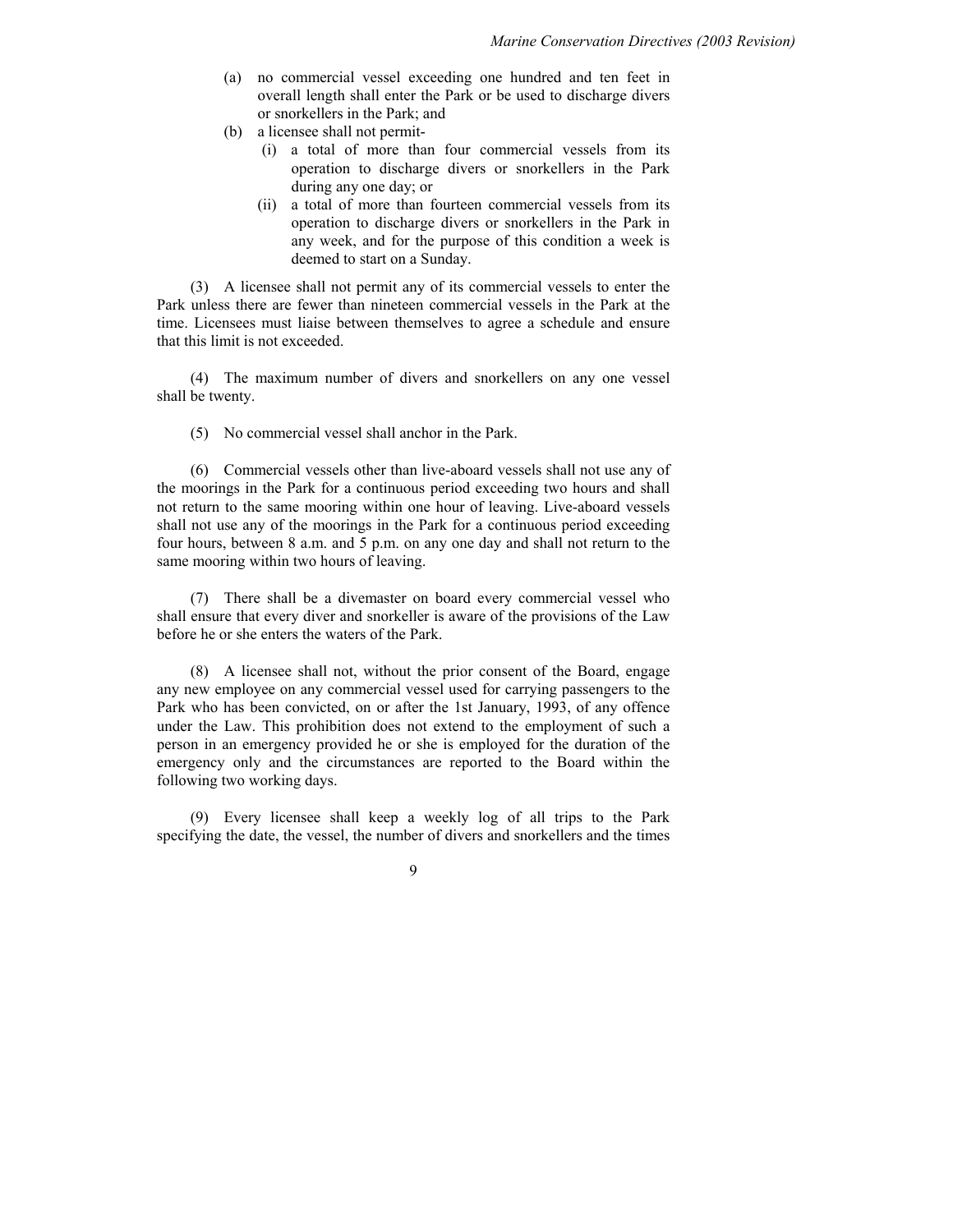spent at each site visited. A copy of the log shall be delivered to the Sister Islands Marine Enforcement Officer or, in his absence, the District Officer of Little Cayman within seven days of the end of the month to which the log relates.

(10) Any dispute arising from these conditions shall be referred to the Sister Islands Marine Enforcement Officer or, in his absence, to the District Officer of Little Cayman whose decision shall be final, subject only to an appeal to the Board. The decision of the Officer shall remain effective pending the outcome of any appeal.

(11) Any breach of these conditions shall entitle the Board to suspend or revoke the licence.

(12) Any person whose licence has been revoked shall not be entitled to apply for a new licence within a period of six months or, in the case of a second or subsequent revocation, within a period of five years from the date of revocation.

(13) These conditions may be amended, from time to time, by the Board. The Board shall give written notice of any amendments to the licensee at the address specified in the licence.

17. Whoever enters the Park with a commercial vessel without a licence is guilty an offence under section 25 and liable on summary conviction to a fine of five hundred thousand dollars and to imprisonment for six months.

#### **Part V-Licensing of Fish Pots**

18. Only persons possessing Caymanian status over the age of eighteen are eligible for the grant of a licence to use a fish pot, and the Board shall not grant a licence to any person to use more that two fish pots. Licence for use of fish pots

Licence conditions

19. The Board shall grant a licence to use a fish pot subject to the following conditions-

- (a) the fish pot shall have no more than one entry funnel;
- (b) the fish pot shall not exceed two feet in height by four feet in width by four feet in length;
- (c) the minimum mesh size of the fish pot shall be a vertically oriented two and one-quarter inch mesh opening on all sides of the fish pot;
- (d) the trap door of the fish pot shall be not less than eight and onehalf inches height by eleven inches in width and shall be hinged

10

Penalty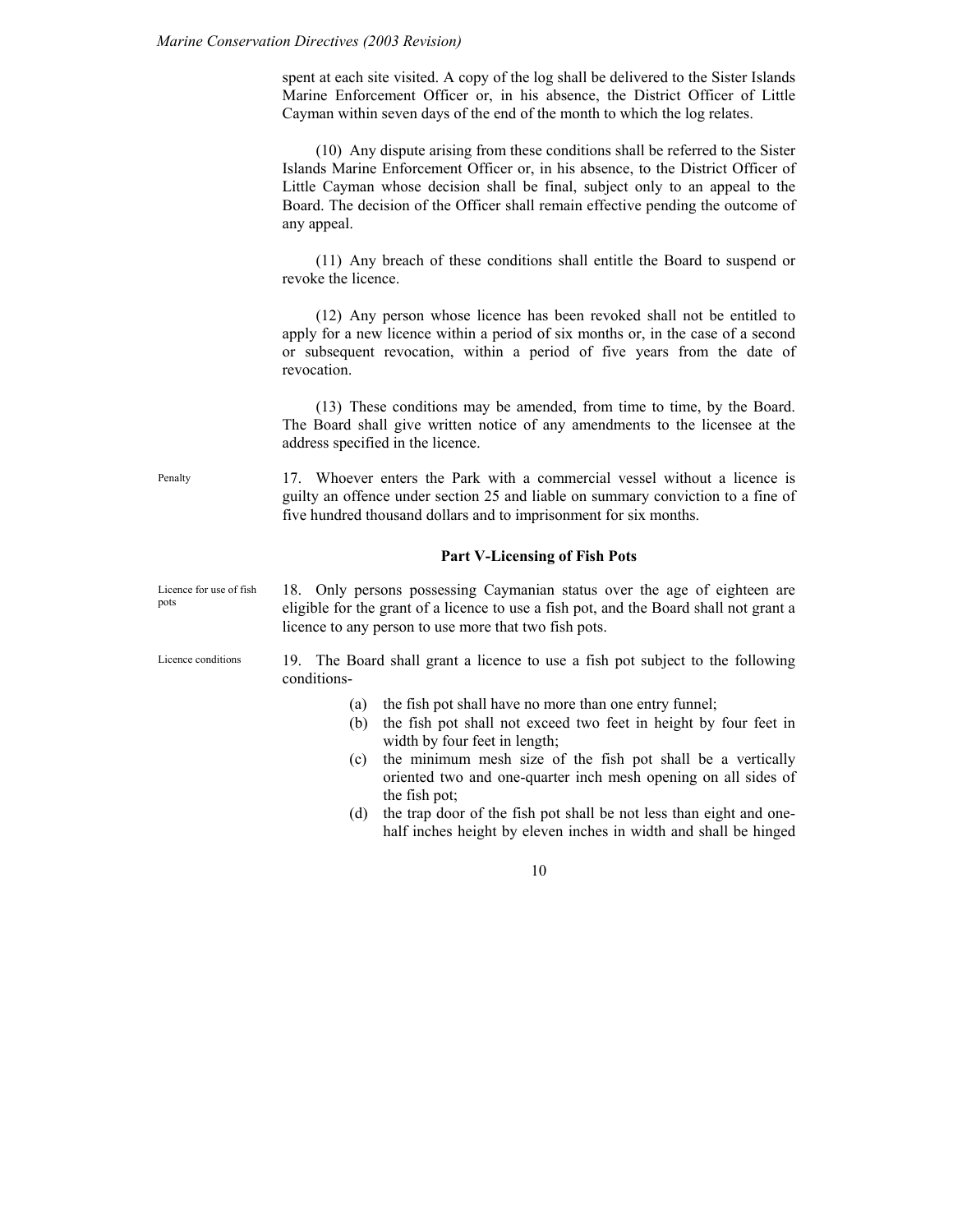at the bottom and secured only by corrosible wire or by decomposable cord;

- (e) the fish pot shall bear a tag issued by the Board;
- (f) the licence shall be for a period of one year; and
- (g) the licence shall not be transferable.

20. (1) The Board may revoke a licence issued under this Part if it appears to Revocation the Board that-

- (a) any material particular on the application for the licence was false;
- (b) the licence holder is convicted of any offence under the Law or contravened any directives under the Law;
- (c) the licence holder is convicted of any offence involving violence or the threat of violence; or
- (d) the licence holder contravenes any condition or restriction of the licence, whether or not the licence holder is prosecuted or convicted of any offence in relation to such contravention.

(2) Any revocation of a licence under this Part will be notified to the licence holder and to the police by notice in writing, and such notice will be expressed to terminate the licence fourteen days after the service of the notice on the licence holder, and thereafter he will no longer be licensed by the Board.

Publication in consolidated and revised form authorised by the Governor in Cabinet this 8th day of July, 2003.

> Carmena Watler Clerk of Cabinet